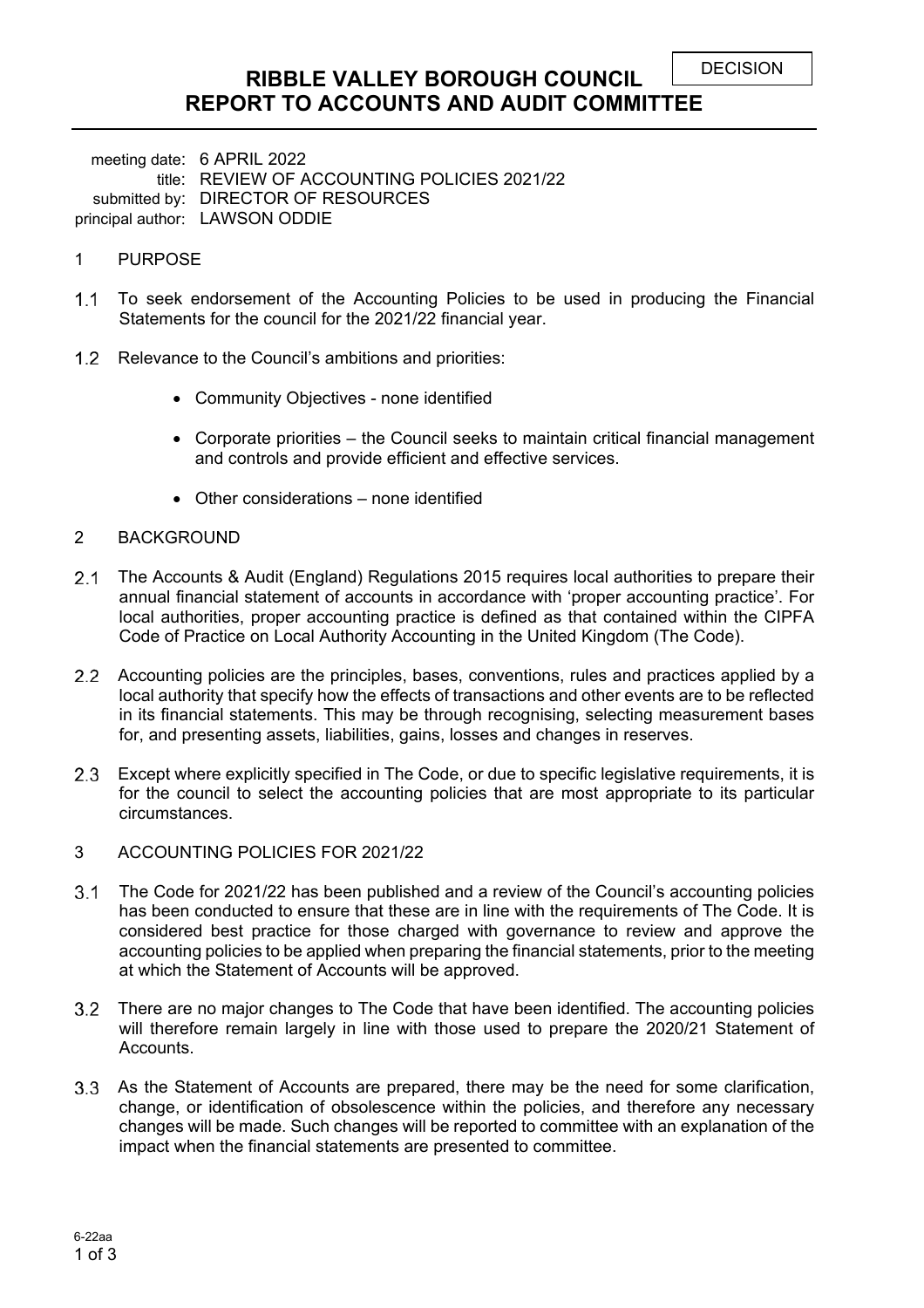# 4 UPDATE ON IFRS16 – ACCOUNTING FOR LEASES

- In recent years we have been anticipating that the new International Financial Reporting Standard (IFRS) 16 relating to leases will be adopted. This has been delayed on numerous occasions and was now expected to be adopted from 1 April 2022, and therefore would impact upon the 2022/23 accounts.
- In December 2021, the Department of Levelling-up Housing and Communities (DLUHC) asked CIPFA/LASAAC to deliberate how time-limited changes to the code may help ease delays that were being seen to the publication of audited financial statements.
- 4.3 In response to the request, CIPFA/LASAAC issued an exceptional consultation, which set out to explore two approaches:
	- The deferral of the implementation of IFRS 16 Leases; and
	- A revision to the code that would permit local authorities to pause professional valuations for operational property, plant, and equipment for a period of up to two years; whilst also allowing for the application of indexation in the interim period
- Following the closure of the consultation period, CIPFA/LASAAC outlined the following preliminary decisions.
	- To pursue the deferral of IFRS 16 for a fixed period of two years applying to all UK jurisdictions. Subject to review and approval by HM Treasury's Financial Reporting Advisory Board (FRAB).

If FRAB agrees to defer the implementation of IFRS 16, local authorities will be required to revert to the IAS 17 standard. IAS 17 (Leases) which is applicable to annual accounting periods beginning on or after the 1st of January 2005 and sets out the required accounting policies, treatments and disclosures for finance and operating leases by lessees and lessors.

CIPFA/LASAAC have stressed that the outcome of the FRAB review (due in the first week of April) is not a forgone conclusion and recommends that local authorities do not suspend their preparations in expectation of the deferral.

- Regarding the second proposal under consideration, CIPFA/LASAAC decided against both the option to pause professional valuation for operational property and the use of an indexation.
- Although the current year accounts and those for 2022/23 will likely remain unaffected by IFRS16 (subject to the outcome of the FRAB review), it should be noted that preparatory work is being undertaken in the background to undertake an assessment of the impact this new standard will have on the Council's accounts. The new leasing standard will lead to a change in accounting practices, which will remove the distinction between operating and finance leases.
- It requires a lessee to recognise assets and liabilities for all leases with a term of more than 12 months unless the underlying asset is of low value. A lessee will recognise the right-ofuse asset representing its right to use the underlying leased asset, and a lease liability representing the lessee's obligation to make lease payments for the asset.
- What this means in practice is that the value of the lease will be included on the Council's balance sheet and the annual lease payments will be split between principal and interest.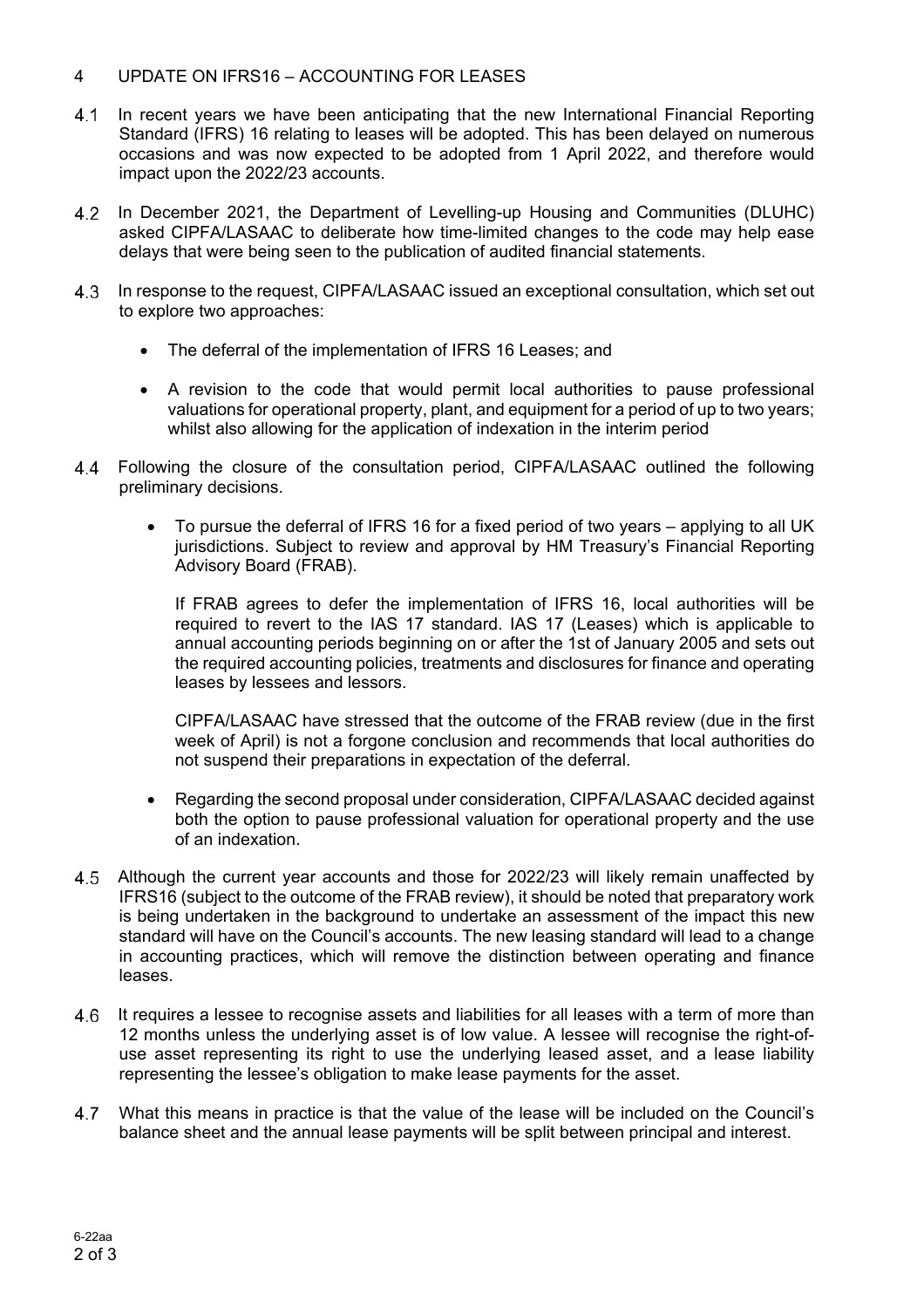# 5 CONCLUSION

- No major changes to The Code have been identified, so there are no material changes to the policies needed.
- There has been an update to the delayed introduction of the new International Financial Reporting Standard (IFRS16) relating to leases. Whilst a further delay to its introduction is anticipated, there is much work being undertaken ready for its eventual introduction.
- The policies reported here may be subject to further changes should any be needed whilst the financial statements are being prepared. Such changes will be reported to committee with an explanation of the impact when the financial statements are presented to committee.
- 6 RECOMMENDED THAT COMMITTEE
- Endorse the use of the policies shown at Annex 1 to the report, subject to the need for any further changes identified as needed whilst the Statement of Accounts are produced.

HEAD OF FINANCIAL SERVICES DIRECTOR OF RESOURCES

AA6-22/LO/AC 29 March 2022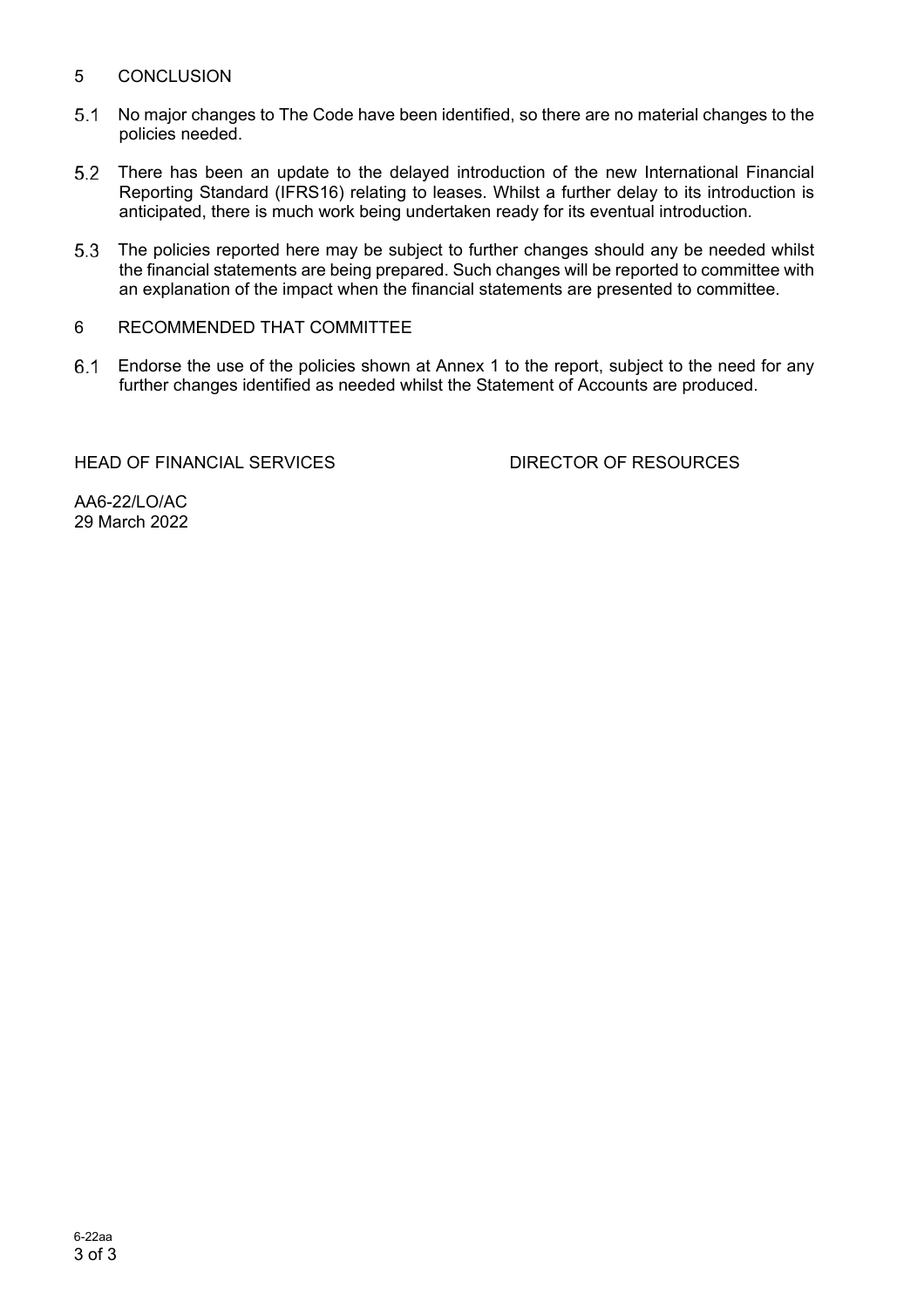# Statement of Accounting Policies

# **1 GENERAL PRINCIPLES**

The Statement of Accounts summarises the Council's transactions for the 20201/212 financial year and its position at the year-end of 31 March  $20242$ . The Council is required to prepare an annual Statement of Accounts by the Accounts and Audit (England) Regulations 2015, which those Regulations require to be prepared in accordance with proper accounting practices. These practices primarily comprise the *Code of Practice on Local Authority Accounting in the United Kingdom 20201/212*, supported by International Financial Reporting Standards (IFRS).

The accounting convention adopted in the Statement of Accounts is principally historical cost, modified by the revaluation of certain categories of non-current assets and financial instruments.

The Statement of Accounts has been prepared on a 'going concern' basis.

# **2 ACCRUALS OF INCOME AND EXPENDITURE**

Activity is accounted for in the year that it takes place, not simply when cash payments are made or received. In particular:

- Revenue from contracts with service recipients, whether for services or the provision of goods, is recognised when (or as) the goods or services are transferred to the service recipient in accordance with performance obligations in the contract.
- Supplies are recorded as expenditure when they are consumed in the case of the depot general stores, where there is a gap between the date supplies are received and their consumption they are carried as inventories on the Balance Sheet.
- Expenses in relation to services received (including services provided by employees) are recorded as expenditure when the services are received rather than when payments are made.
- Interest receivable on investments and payable on borrowing is accounted for respectively as income and expenditure on the basis of the effective interest rate for the relevant financial instrument rather than the cash flows fixed or determined by the contract.
- Where revenue and expenditure have been recognised but cash has not been received or paid, a debtor or creditor for the relevant amount is recorded in the Balance Sheet. Where debts may not be settled, the balance of debtors is written down and a charge made to revenue for the income that might not be collected.
- The council has adopted IFRS15 Revenue from Contracts with Customers in accordance with the Code.

# **3 CASH AND CASH EQUIVALENTS**

Cash is represented by cash in hand and deposits with financial institutions repayable without penalty on notice of not more than 24 hours. Cash equivalents are highly liquid investments that mature in 3 months or less from the date of acquisition and that are readily convertible to known amounts of cash with insignificant risk of change in value.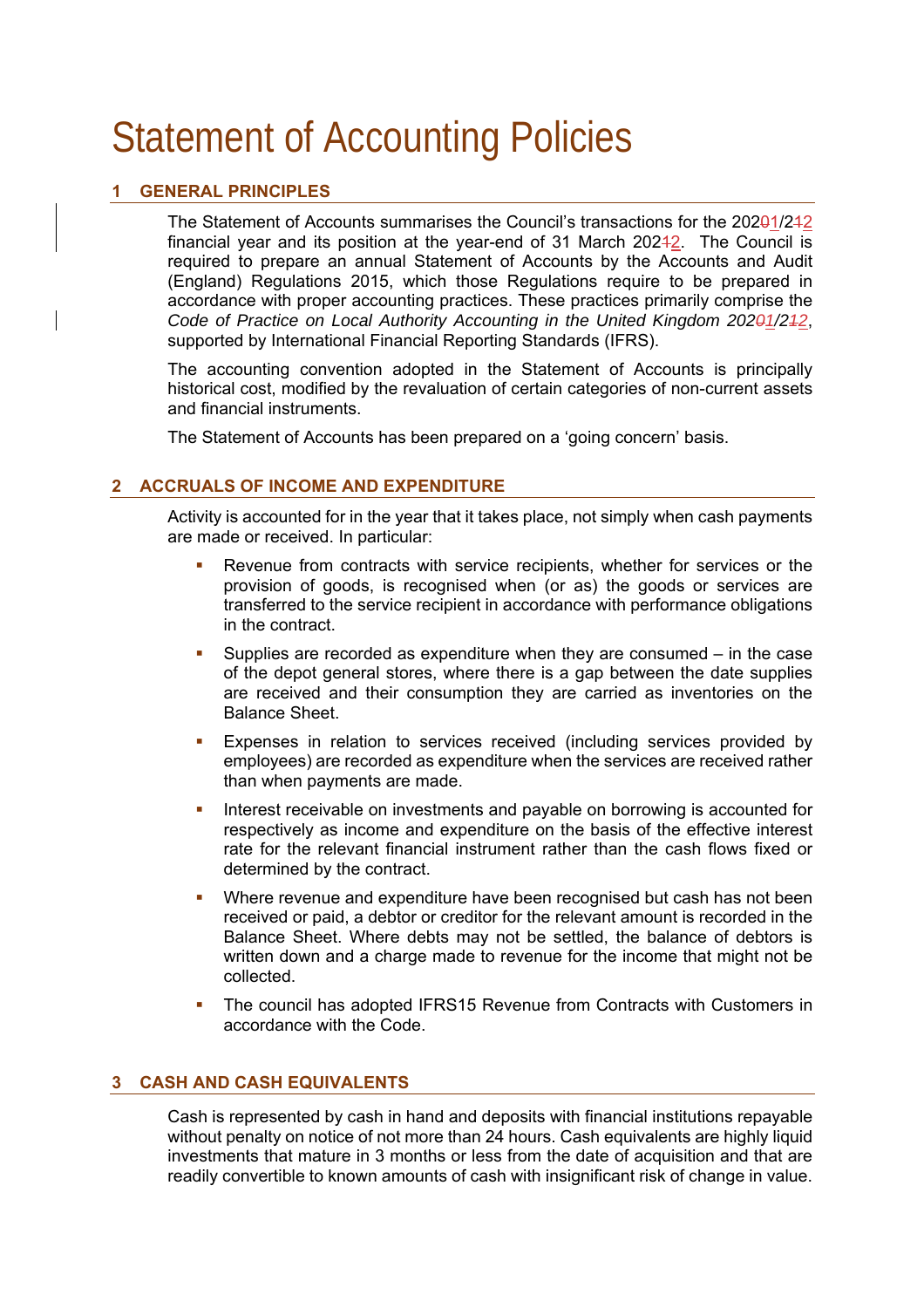In the Cash Flow Statement, cash and cash equivalents are shown net of bank overdrafts that are repayable on demand and form an integral part of the Council's cash management.

# **4 PRIOR PERIOD ADJUSTMENTS, CHANGES IN ACCOUNTING POLICIES AND ESTIMATES AND ERRORS**

Prior period adjustments may arise as a result of a change in accounting policies or to correct a material error. Changes in accounting estimates are accounted for prospectively, i.e. in the current and future years affected by the change and do not give rise to a prior period adjustment.

Changes in accounting policies are only made when required by proper accounting practices or the change provides more reliable or relevant information about the effect of transactions, other events and conditions on the Council's financial position or financial performance. Where a change is made, it is applied retrospectively (unless stated otherwise) by adjusting opening balances and comparative amounts for the prior period as if the new policy had always been applied.

Material errors discovered in prior period figures are corrected retrospectively by amending opening balances and comparative amounts for the prior period.

# **5 CHARGES TO REVENUE FOR NON-CURRENT ASSETS**

Services, support services and trading accounts are debited with the following amounts to record the cost of holding non-current assets during the year:

- **Depreciation attributable to the assets used by the relevant service.**
- **Revaluation and impairment losses on assets used by the service where there** are no accumulated gains in the Revaluation Reserve against which the losses can be written off.
- Amortisation of intangible assets attributable to the service.

The Council is not required to raise council tax to fund depreciation, revaluation and impairment losses or amortisation. However, it is required to make an annual contribution from revenue towards the reduction in its overall borrowing requirement equal to an amount calculated on a prudent basis determined by the Council in accordance with statutory guidance. Depreciation, revaluation and impairment losses and amortisations are therefore replaced by the contribution in the General Fund Balance MRP, by way of an adjusting transaction with the Capital Adjustment Account in the Movement in Reserves Statement for the difference between the two.

#### **6 COUNCIL TAX AND NON-DOMESTIC RATES (NDR)**

Billing authorities act as agents, collecting council tax and non-domestic rates on behalf of the major preceptors (including government for NDR) and, as principals, collecting council tax and NDR for themselves. Billing authorities are required by statute to maintain a separate fund (i.e. the Collection Fund) for the collection and distribution of amounts due in respect of council tax and NDR. Under the legislative framework for the Collection Fund, billing authorities, major preceptors and central government (for NDR) share proportionately the risks and rewards that the amount of council tax and NDR collected could be less or more than predicted.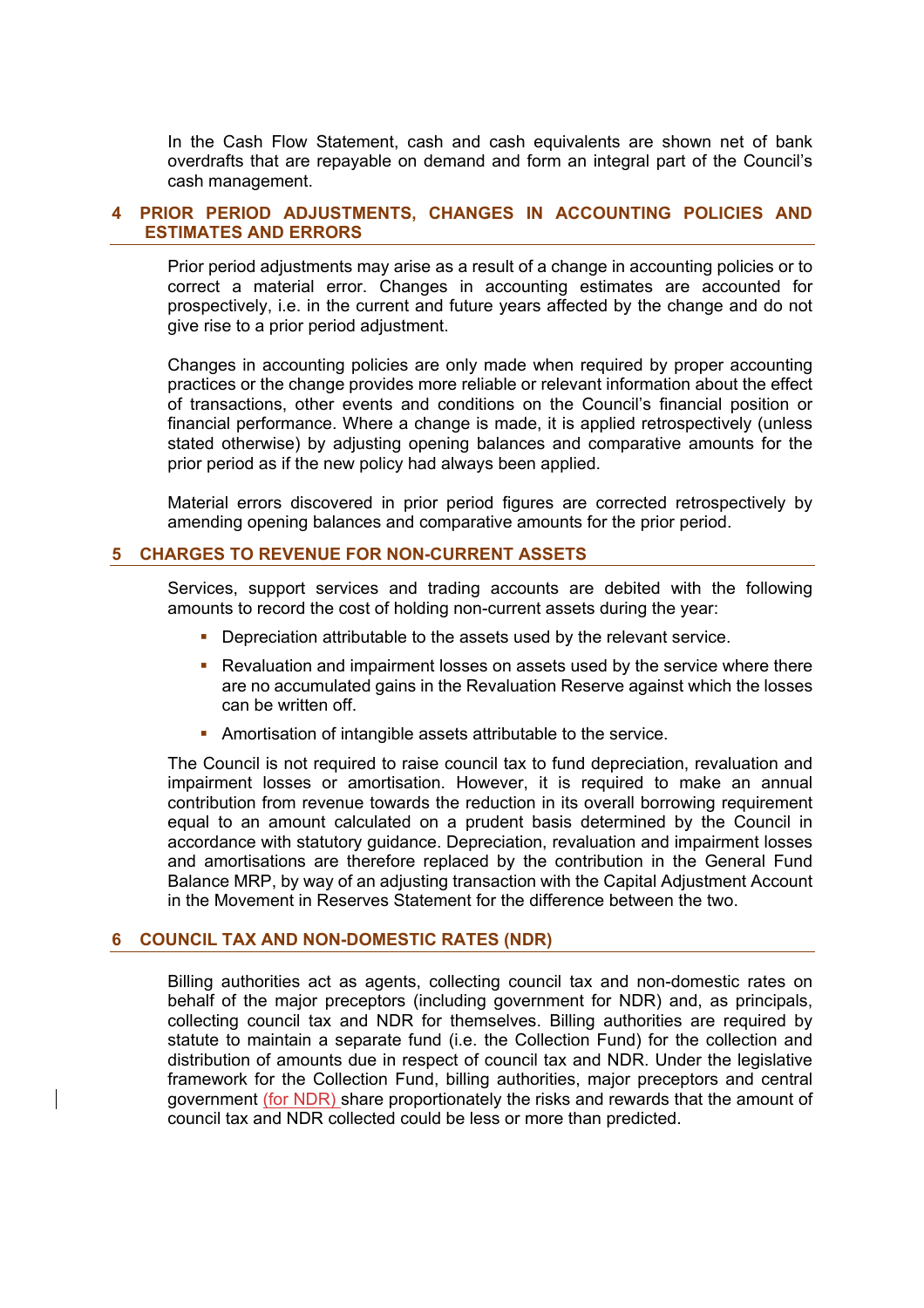# *Accounting for Council Tax and NDR*

The council tax and NDR income included in the Comprehensive Income and Expenditure Statement is the council's share of accrued income for the year. However, regulations determine the amount of council tax and NDR that must be included in the Council's General Fund. Therefore the difference between the income included in the Comprehensive Income and Expenditure Statement and the amount required by regulation to be credited to the General Fund is taken to the Collection Fund Adjustment Account and included as a reconciling item in the Movement in Reserves Statement.

The Balance Sheet includes the Council's share of the end of year balances in respect of council tax and NDR relating to arrears, impairment allowances for doubtful debts, overpayments and prepayments and appeals.

# **7 EMPLOYEE BENEFITS**

# *Benefits Payable during Employment*

Short-term employee benefits are those due to be settled wholly within 12 months of the year-end. They include such benefits as wages and salaries, paid annual leave and paid sick leave, bonuses and non-monetary benefits (e.g. cars) for current employees and are recognised as an expense for services in the year in which employees render service to the Council.

An accrual is made for the cost of holiday entitlements (or any form of leave, e.g. time off in lieu) earned by employees but not taken before the year-end which employees can carry forward into the next financial year. The accrual is made at the wage and salary rates applicable in the following accounting year, being the period in which the employee takes the benefit.

The accrual is charged to Surplus or Deficit on the Provision of Services, but then reversed out through the Movement in Reserves Statement so that holiday entitlements are charged to revenue in the financial year in which the holiday absence occurs. Should the value of 'holiday entitlements earned by employees but not taken' not move materially from one financial year end to the next, then the existing accrual level is maintained.

#### *Termination Benefits*

Termination benefits are amounts payable as a result of a decision by the Council to terminate an officer's employment before the normal retirement date or an officer's decision to accept voluntary redundancy in exchange for those benefits and are charged on an accruals basis to the appropriate service in the Comprehensive Income and Expenditure Statement at the earlier of when the Council can no longer withdraw the offer of those benefits or when the Council recognises costs for a restructuring.

Where termination benefits involve the enhancement of pensions, statutory provisions require the General Fund balance to be charged with the amount payable by the Council to the pension fund or pensioner in the year, not the amount calculated according to the relevant accounting standards. In the Movement in Reserves Statement, appropriations are required to and from the Pensions Reserve to remove the notional debits and credits for pension enhancement termination benefits and replace them with debits for the cash paid to the pension fund and pensioners and any such amounts payable but unpaid at the year-end.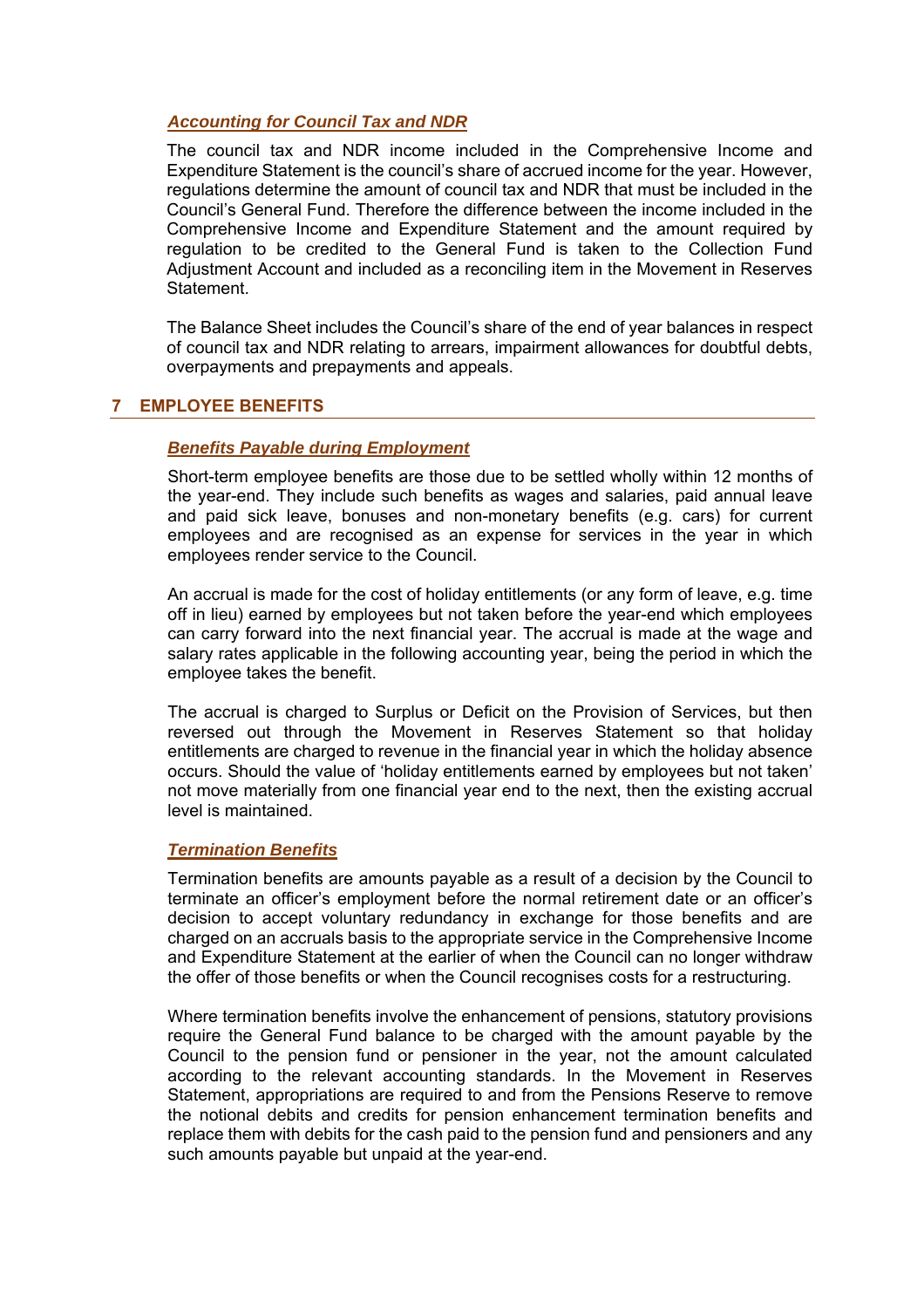# *Post-Employment Benefits*

Employees of the Council are eligible to join the Local Government Pension Scheme, administered by Lancashire County Council. The scheme provides defined benefits to members (retirement lump sums and pensions), earned as employees work for the Council.

# *The Local Government Pension Scheme*

The Local Government Scheme is accounted for as a defined benefits scheme:

- The liabilities of the Lancashire County Pension Fund attributable to Ribble Valley Borough Council are included in the Balance Sheet on an actuarial basis using the projected unit method  $-$  i.e. an assessment of the future payments that will be made in relation to retirement benefits earned to date by employees, based on assumptions about mortality rates, employee turnover rates, etc, and projected earnings for current employees.
- Liabilities are discounted to their value at current prices, using a discount rate of 2.1[rate not yet known]% (2.41% 31 March 20201) based on the indicative rate of return on AA rated corporate bonds.
- The assets of the Lancashire County Pension Fund attributable to Ribble Valley Borough Council are included in the Balance Sheet at their fair value:
	- Quoted securities current bid price
	- **Unquoted securities professional estimate**
	- Unitised securities current bid price
	- Property market value
- The Change in the Net Pensions Liability is analysed into the following components:
- **Service cost comprising:** 
	- Current Service Cost the increase in liabilities as a result of service earned this year – allocated in the Comprehensive Income and Expenditure Statement to the services for which the employees worked.
	- Past Service Cost the increase in liabilities as a result of a scheme amendment or curtailment whose effect relates to years of service earned in earlier years – debited to the Surplus or Deficit on the Provision of Services in the Comprehensive Income and Expenditure Statement.
	- Net Interest on the Net Defined Benefit Liability (Asset) i.e. net interest expense for the Council – the change during the period in the net defined benefit liability (asset) that arises from the passage of time charged to the Financing and Investment Income and Expenditure line of the Comprehensive Income and Expenditure Statement – this is calculated by applying the discount rate used to measure the defined benefit obligation at the beginning of the period to the net defined liability (asset) at the beginning of the period – taking into account any changes in the net defined benefit liability (asset) during the period as a result of contribution and benefit payments.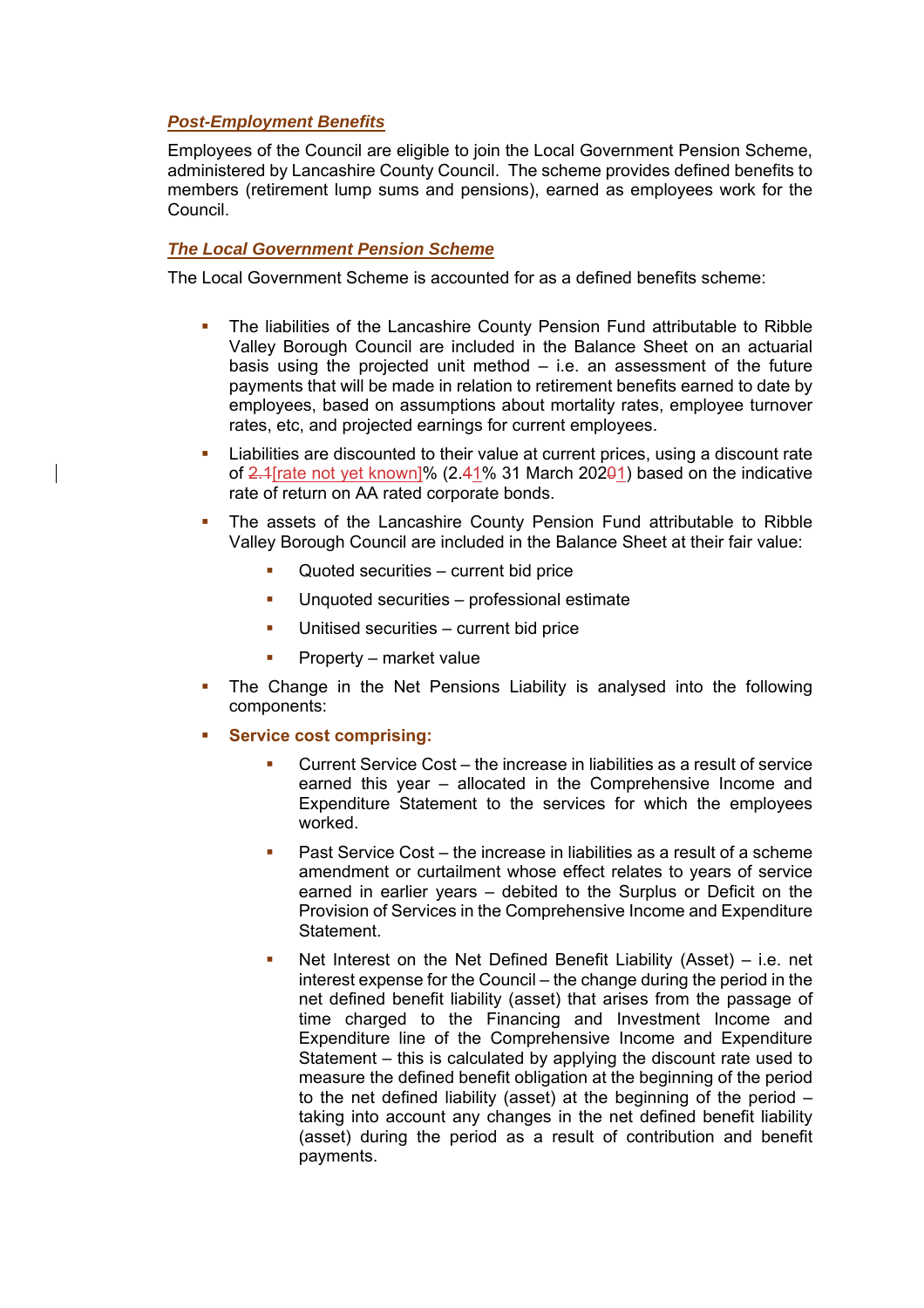# **Remeasurements comprising:**

- The Return on Plan Assets excluding amounts included in net interest on the net defined benefit liability (asset) – charged to the Pensions Reserve as Other Comprehensive Income and Expenditure.
- Actuarial Gains and Losses changes in the net pensions liability that arise because events have not coincided with assumptions made at the last actuarial valuation or because the actuaries have updated their assumptions – charged to the Pensions Reserve as Other Comprehensive Income and Expenditure.

# **Contributions:**

 Contributions paid to the Lancashire County Pension Fund – cash paid as employer's contributions to the pension fund in settlement of liabilities; not accounted for as an expense.

In relation to retirement benefits, statutory provisions require the General Fund Balance to be charged with the amount payable by the Council to the pension fund or directly to pensioners in the year, not the amount calculated according to the relevant accounting standards.

In the Movement in Reserves Statement, this means that there are transfers to and from the Pensions Reserve to remove the notional debits and credits for retirement benefits and replace them with debits for the cash paid to the Pension Fund and pensioners and any such amounts payable but unpaid at the year-end.

The negative balance that arises on the Pensions Reserve thereby measures the beneficial impact to the General Fund of being required to account for retirement benefits on the basis of cash flows rather than as benefits are earned by employees.

# *Discretionary Benefits*

The Council also has restricted powers to make discretionary awards of retirement benefits in the event of early retirements. Any liabilities estimated to arise as a result of an award to any member of staff are accrued in the year of the decision to make the award and accounted for using the same policies as are applied to the Local Government Pension Scheme.

# **8 EVENTS AFTER THE REPORTING PERIOD**

Events after the Balance sheet date are those events, both favourable and unfavourable, that occur between the end of the Balance Sheet date and the date when the Statement of Accounts is authorised for issue. Two types of event can be identified:

- Those that provide evidence of conditions that existed at the end of the reporting period – the Statement of Accounts is adjusted to reflect such events.
- Those that are indicative of conditions that arose after the reporting period the Statement of Accounts is not adjusted to reflect such events, but where a category of events would have a material effect, disclosure is made in the notes of the nature of the events and their estimated financial effect.

Events taking place after the date of authorisation for issue are not reflected in the Statement of Accounts.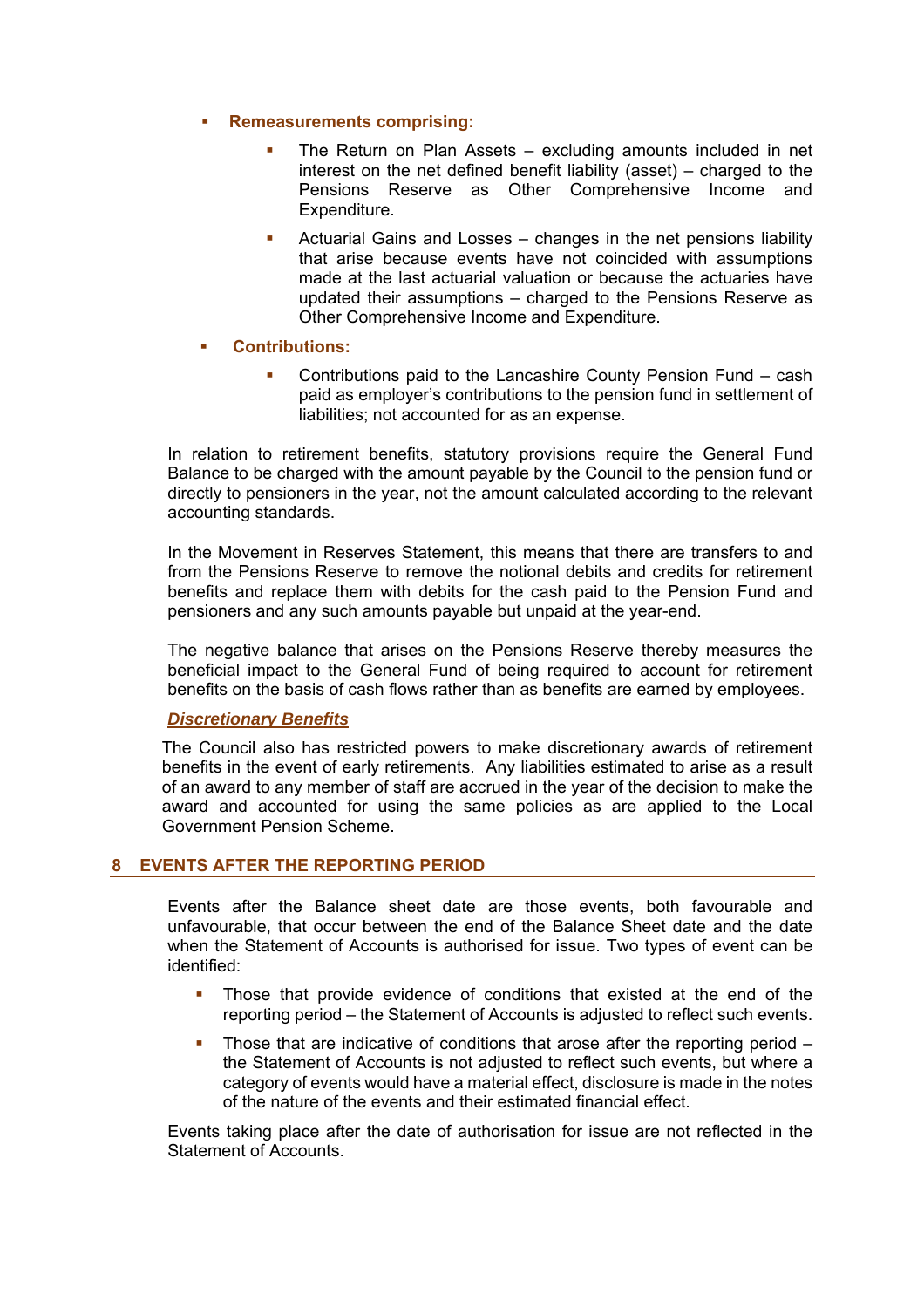# **9 FINANCIAL INSTRUMENTS**

#### *Financial Liabilities*

Financial liabilities are recognised on the Balance Sheet when the Council becomes a party to the contractual provisions of a financial instrument and are initially measured at fair value and are carried at their amortised cost.

Annual charges to the Financing and Investment Income and Expenditure line in the Comprehensive Income and Expenditure Statement for interest payable are based on the carrying amount of the liability, multiplied by the effective rate of interest for the instrument. The effective interest rate is the rate that exactly discounts estimated future cash payments over the life of the instrument to the amount at which it was originally recognised.

For most of the borrowings that the Council has, this means that the amount presented in the Balance Sheet is the outstanding principal repayable (plus accrued interest); and interest charged to the Comprehensive Income and Expenditure Statement is the amount payable for the year according to the loan agreement.

#### *Financial Assets*

Financial assets are classified based on a classification and measurement approach that reflects the business model for holding the financial assets and their cashflow characteristics. There are three main classes of financial assets measured at:

- amortised cost
- fair value through profit or loss (FVPL), and
- fair value through other comprehensive income (FVOCI)

The Council's business model is to hold investments to collect contractual cash flows. Financial assets are therefore classified as amortised cost, except for those whose contractual payments are not solely payment of principal and interest (i.e. where the cash flows do not take the form of a basic debt instrument).

# **Financial Assets Measured at Amortised Cost**

Financial assets measured at amortised cost are recognised on the Balance Sheet when the authority becomes a party to the contractual provisions of a financial instrument and are initially measured at fair value. They are subsequently measured at their amortised cost. Annual credits to the Financing and Investment Income and Expenditure line in the Comprehensive Income and Expenditure Statement (CIES) for interest receivable are based on the carrying amount of the asset multiplied by the effective rate of interest for the instrument.

For most of the financial assets held by the authority, this means that the amount presented in the Balance Sheet is the outstanding principal receivable (plus accrued interest) and interest credited to the CIES is the amount receivable for the year in the loan agreement.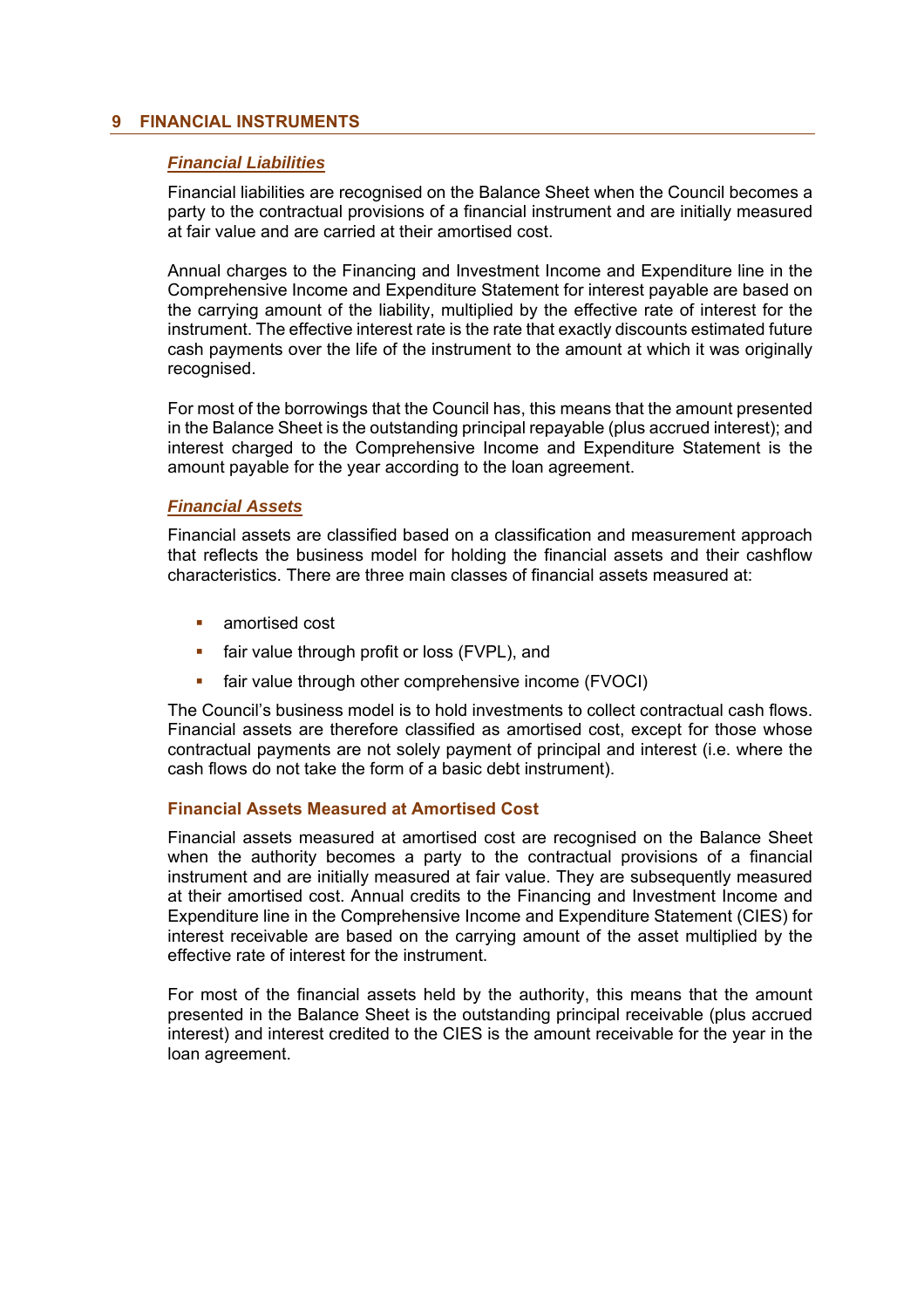# **Expected Credit Loss Model**

The authority recognises expected credit losses on all of its financial assets held at amortised cost either on a 12-month or lifetime basis. The expected credit loss model also applies to lease receivables and contract assets. Only lifetime losses are recognised for trade receivables (debtors) held by the council.

Impairment losses are calculated to reflect the expectation that the future cash flows might not take place because the borrower could default on their obligations. Credit risk plays a crucial part in assessing losses. Where risk has increased significantly since an instrument was initially recognised, losses are assessed on a lifetime basis. Where risk has not increased significantly or remains low, losses are assessed on the basis of 12-month expected losses.

# **10 GOVERNMENT GRANTS AND CONTRIBUTIONS**

Whether paid on account, by instalments or in arrears, government grants and third party contributions and donations are recognised as due to the Council when there is reasonable assurance that:

- The Council will comply with the conditions attached to the payments, and
- The grants or contributions will be received

Amounts recognised as due to the Council are not credited to the Comprehensive Income and Expenditure Statement until conditions attached to the grant or contribution have been satisfied. Conditions are stipulations that specify that the future economic benefits or service potential embodied in the asset in the form of the grant or contribution are required to be consumed by the recipient as specified, or future economic benefits or service potential must be returned to the transferor.

Monies advanced as grants and contributions for which conditions have not been satisfied are carried in the Balance Sheet as creditors. When conditions are satisfied, the grant or contribution is credited to the relevant service line (attributable revenue grants and contributions) or Taxation and Non-Specific Grant Income and Expenditure (non-ring-fenced revenue grants and all capital grants) in the Comprehensive Income and Expenditure Statement.

Where capital grants are credited to the Comprehensive Income and Expenditure Statement, they are reversed out of the General Fund Balance in the Movement in Reserves Statement. Where the grant has yet to be used to finance capital expenditure, it is posted to the Capital Grants Unapplied Reserve. Where it has been applied, it is posted to the Capital Adjustment Account. Amounts in the Capital Grants Unapplied Reserve are transferred to the Capital Adjustment Account once they have been applied to fund capital expenditure.

# **11 HERITAGE ASSETS**

*Tangible and Intangible Heritage Assets (described in this summary of significant accounting policies as Heritage Assets)* 

Heritage Assets are

 Tangible assets with historical, artistic, scientific, technological, geophysical or environmental qualities which are held and maintained principally for their contribution to knowledge and culture.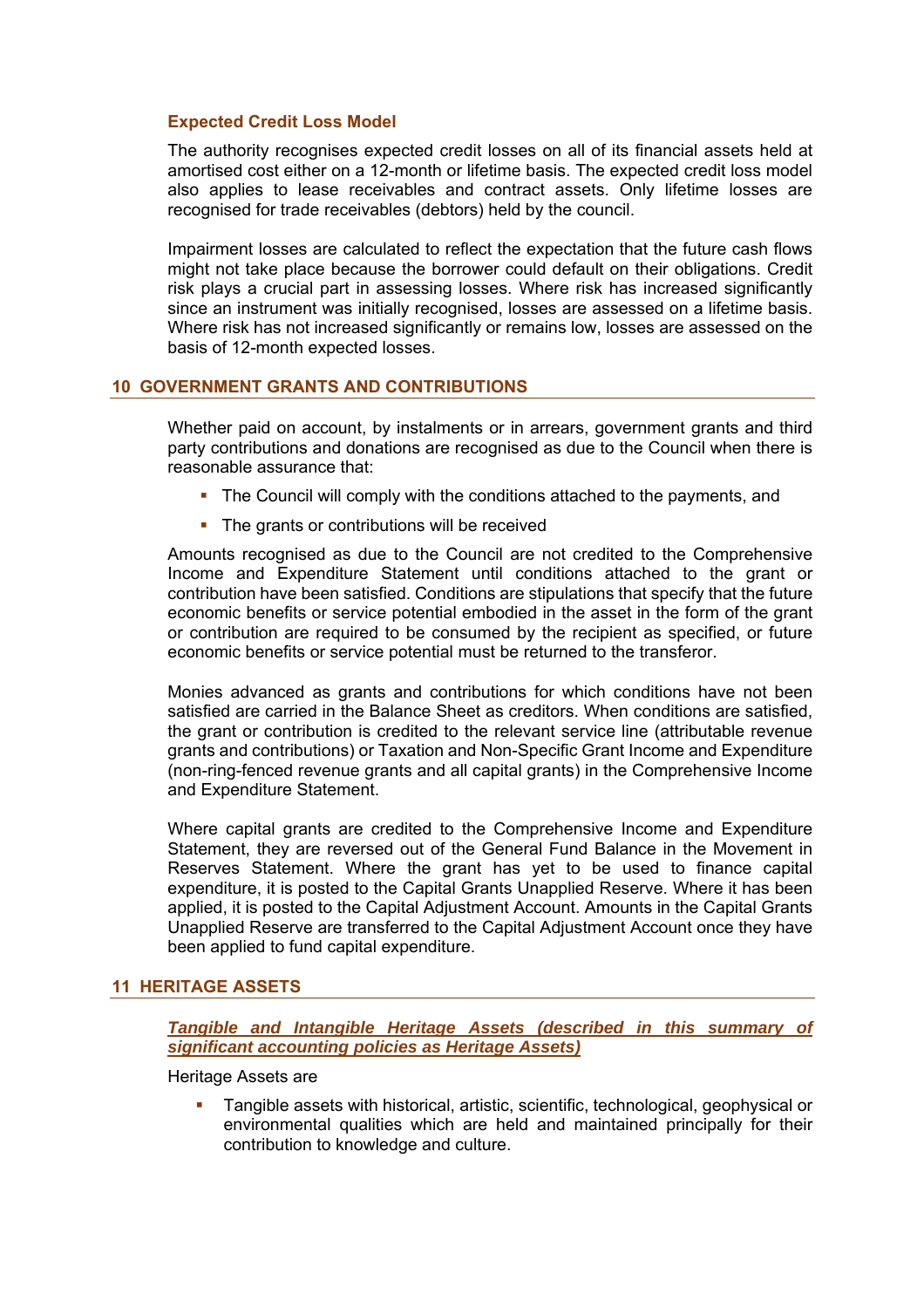Intangible heritage assets with cultural, environmental or historical significance, such as recordings of significant historical events.

In considering assets that it holds, the Council has identified the following assets as Heritage Assets and looks to hold these assets in perpetuity:

- The Castle Keep at Clitheroe
- The Clitheroe Castle Museum Collection
- **Civic Regalia**
- The Roman Bath site at Ribchester

#### **The Castle Keep at Clitheroe**

- Built in 1186 by Robert de Lacy, the Norman Keep of Clitheroe Castle is said to be one of the smallest Keeps in England. The Council considers that obtaining a valuation for the Keep would involve a disproportionate cost in comparison to the benefits to the users of the Council's financial statements. Therefore the Council does not recognise this heritage asset on the balance sheet.
- The Council maintains and preserves the Castle Keep and last undertook substantial work over the period 2006 to 2009. The Keep is open to the general public without charge and the council retains detailed information about its history much of which can be seen with chargeable admission to the Clitheroe Castle Museum.

#### **The Clitheroe Castle Museum Collection**

- The Clitheroe Castle Museum Collection principally includes archaeological artifacts, geological collections, militaria and items of local social historical interest. Due to the diverse nature of the museum collection, and without accurate valuation information on any individual asset within the collection, the council has included the collection at insurance value as provided by the Lancashire County Museum Service.
- The Clitheroe Castle Museum collection is maintained and managed by the Lancashire County Museum Service who act as custodians on behalf of the Council. A full list of the collection is retained by both the Council and Lancashire County Museum Service. Not all of the collection is on display at the Clitheroe Castle Museum due to the volume and nature of some of the items within the collection. However, those items on display at the Clitheroe Castle Museum can be seen with chargeable admission to the Museum. At this premises the collection is interspersed with items under the ownership of Lancashire County Museum Service.
- Any acquisitions to the collection would generally be made by donation; however the collection has remained relatively static over recent years. Any donation of note would be recognised at valuation ascertained by the museum's curator or at insurance valuation.

## **Civic Regalia**

- The Civic Regalia includes a number of chains of office. These heritage assets have been included on the Council's balance sheet at insurance valuation.
- The civic regalia can be viewed by appointment through contact with the main council offices or alternatively the current civic regalia can be viewed at most mayoral functions.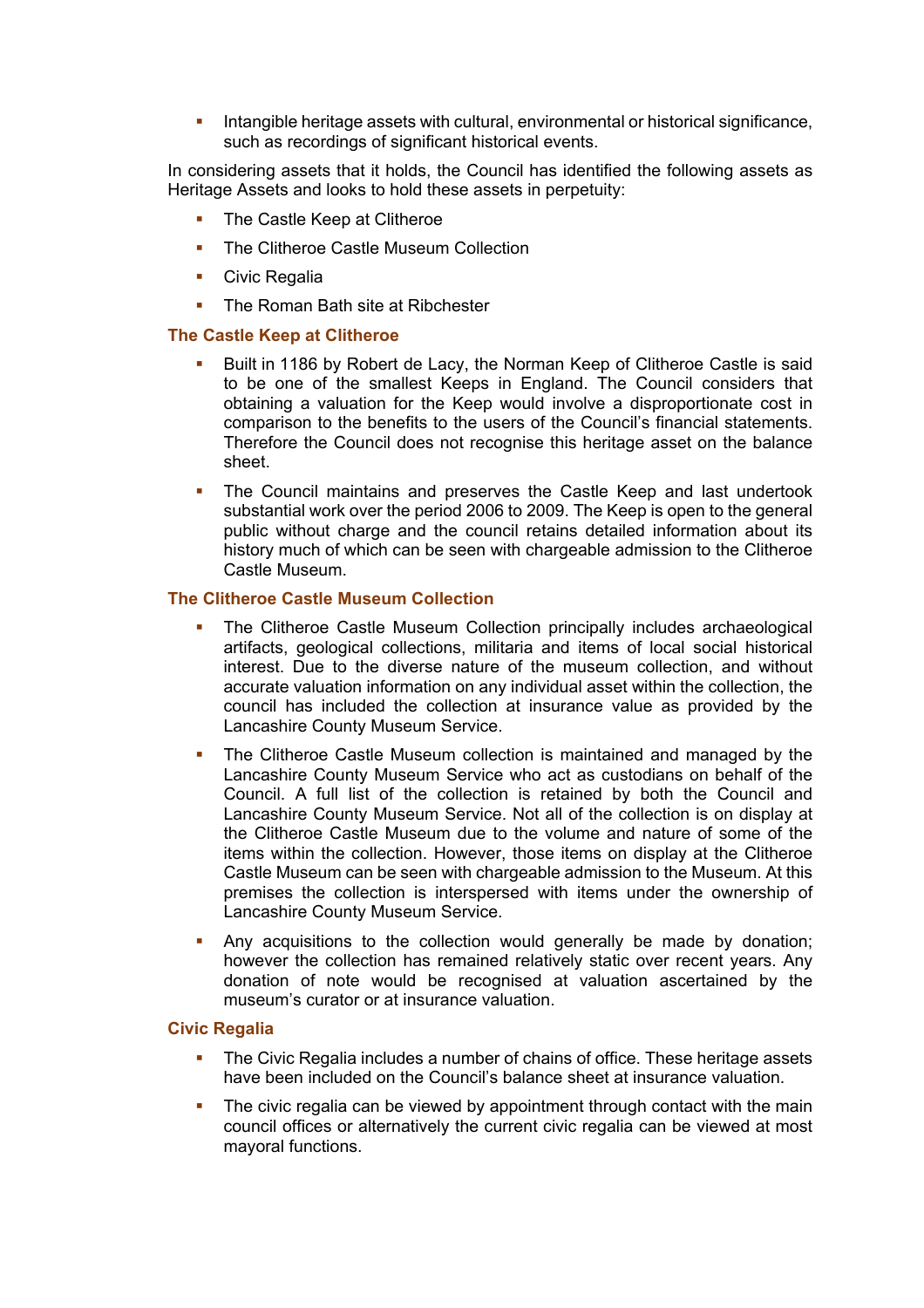The acquisition of further Civic Regalia would not be made, and a programme of ongoing maintenance is carried out to ensure that the condition of the items is maintained.

# **The Roman Bath site at Ribchester**

- The Council owned site at Ribchester consists of the archaeological remains of a Roman bath house. Due to the unique nature of the site, the Council considers that obtaining a valuation for the bath house site would involve a disproportionate cost in comparison to the benefits to the users of the Council's financial statements. Therefore the Council does not recognise this heritage asset on the balance sheet.
- General maintenance of the site is undertaken by the Council on a routine basis; however, no preservation works have recently been undertaken. The council would look to work together with third parties in undertaking any such works.
- Access to the site is open to the general public without charge.

# *Heritage Assets - General*

The carrying amounts of heritage assets are reviewed where there is evidence of impairment for heritage assets, e.g. where an item has suffered physical deterioration or breakage or where doubts arise as to its authenticity. Any impairment is recognised and measured in accordance with the Council's general policies on impairment – see *Accounting Policy 16* on Property, Plant and Equipment in this summary of significant accounting policies. Disposal proceeds are disclosed separately in the notes to the financial statements and are accounted for in accordance with statutory accounting requirements relating to capital expenditure and capital receipts (again see *Accounting Policy 16* on Property, Plant and Equipment in this summary of significant accounting policies)

# **12 INTANGIBLE ASSETS**

Expenditure on non-monetary assets that do not have physical substance but are controlled by the Council as a result of past events (e.g. software licences) is capitalised when it is expected that future economic benefits or service potential will flow from the intangible asset to the Council.

Internally generated assets are capitalised where it is demonstrable that the project is technically feasible and is intended to be completed (with adequate resources being available) and the Council will be able to generate future economic benefits or deliver service potential by being able to sell or use the asset. Expenditure is capitalised where it can be measured reliably as attributable to the asset and is restricted to that incurred during the development phase (research expenditure cannot be capitalised).

Intangible assets are measured initially at cost. Amounts are only revalued where the fair value of the asset held by the Council can be determined by reference to an active market. In practice, no intangible asset held by the Council meets this criterion, and they are therefore carried at amortised cost. The depreciable amount of an intangible asset is amortised over its useful life to the relevant service line(s) in the Comprehensive Income and Expenditure Statement.

An asset is tested for impairment whenever there is an indication that the asset might be impaired – any losses recognised are posted to the relevant service line(s) in the Comprehensive Income and Expenditure Statement. Any gain or loss arising on the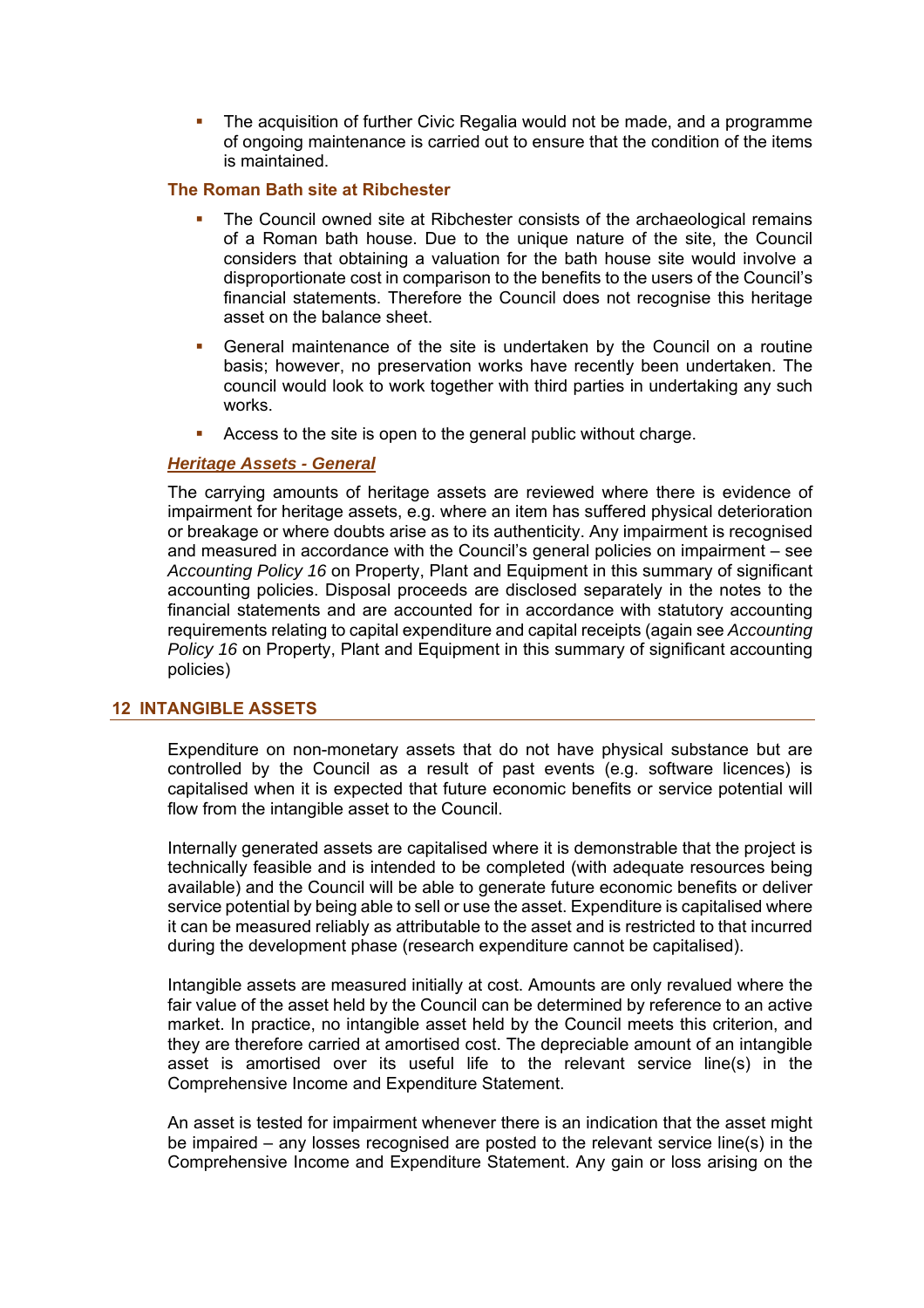disposal or abandonment of an intangible asset is posted to the Other Operating Expenditure line in the Comprehensive Income and Expenditure Statement.

Where expenditure on intangible assets qualifies as capital expenditure for statutory purposes, amortisation, impairment losses and disposal gains and losses are not permitted to have an impact on the General Fund Balance. The gains and losses are therefore reversed out of the General Fund Balance in the Movement in Reserves Statement and posted to the Capital Adjustment Account and (for any sale proceeds greater than £10,000) the Capital Receipts Reserve.

#### **13 INVENTORIES AND LONG-TERM CONTRACTS**

Inventories are included in the Balance Sheet at the lower of cost and net realisable value. The cost of inventories is assigned at cost price.

Long Term Contracts are accounted for on the basis of charging the Surplus or Deficit on the Provision of Services with the value of works and services received under the contract during the financial year.

# **14 LEASES**

Leases are classified as finance leases where the terms of the lease transfer substantially all the risks and rewards incidental to ownership of the property, plant or equipment from the lessor to the lessee. All other leases are classified as operating leases.

Where a lease covers both land and buildings, the land and buildings elements are considered separately for classification.

Arrangements that do not have the legal status of a lease but convey a right to use an asset in return for payment are accounted for under this policy where fulfilment of the arrangement is dependent on the use of specific assets.

There are no finance leases within the Council where the Council acts as either Lessee or Lessor.

#### *Operating Leases Where the Council is Lessee*

Rentals paid under operating leases are charged to the Comprehensive Income and Expenditure Statement as an expense of the services benefitting from use of the leased property, plant and equipment. Charges are made on a straight-line basis over the life of the lease even if this does not match the pattern of payments (e.g. there is a rent-free period at the commencement of the lease).

#### *Operating Leases Where the Council is Lessor*

Where the Council grants an operating lease over a property or an item of plant or equipment, the asset is retained in the Balance Sheet. Credits are made on a straightline basis over the life of the lease, even if this does not match the pattern of payments (e.g. there is a premium paid at the commencement of the lease). Initial direct costs incurred in negotiating and arranging the lease are added to the carrying amount of the relevant asset and charged as an expense over the lease term on the same basis as rental income.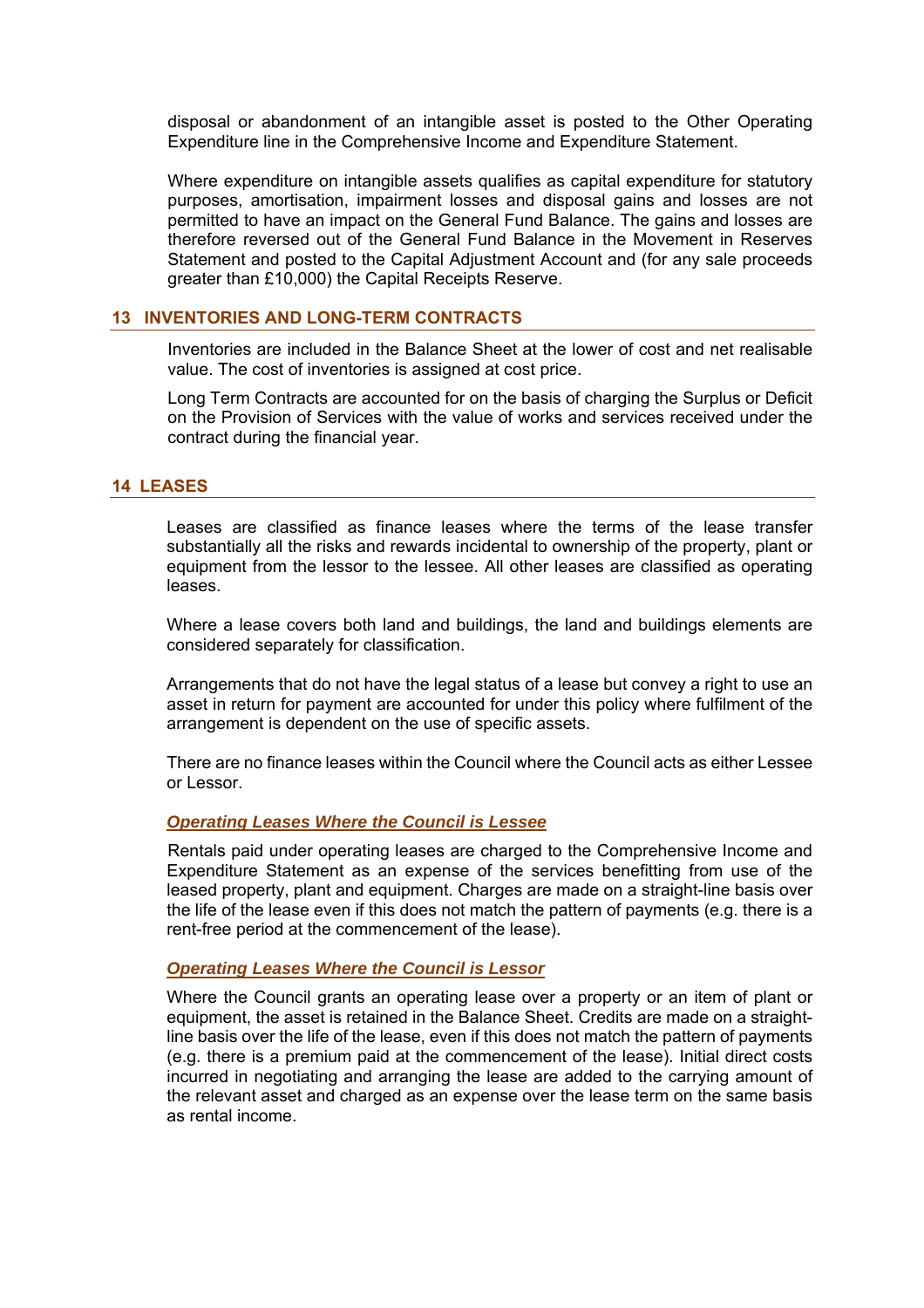# **15 OVERHEADS AND SUPPORT SERVICES**

The costs of overheads and support services are charged to service segments in accordance with the council's arrangements for accountability and financial performance.

# **16 PROPERTY, PLANT AND EQUIPMENT**

Assets that have physical substance and are held for use in the production or supply of goods or services, for rental to others, or for administrative purposes and that are expected to be used during more than one financial year are classified as Property, Plant and Equipment.

#### *Recognition*

Expenditure in excess of £10,000 on the acquisition, creation or enhancement of Property, Plant and Equipment is capitalised on an accruals basis, provided that it is probable that the future economic benefits or service potential associated with the item will flow to the Council and the cost of the item can be measured reliably. Expenditure that maintains but does not add to an asset's potential to deliver future economic benefits or service potential (i.e. repairs and maintenance) is charged as an expense when it is incurred.

#### *Measurement*

Assets are initially measured at cost, comprising:

- The purchase price
- Any costs attributable to bringing the asset to the location and condition necessary for it to be capable of operating in the manner intended by management

The cost of assets acquired other than by purchase is deemed to be its fair value, unless the acquisition does not have commercial substance (i.e. it will not lead to a variation in the cash flows of the Council). In the latter case, where an asset is acquired via an exchange, the cost of the acquisition is the carrying amount of the asset given up by the Council.

Donated assets are measured initially at fair value. The difference between fair value and any consideration paid is credited to the Taxation and Non-Specific Grant Income line of the Comprehensive Income and Expenditure Statement, unless the donation has been made conditionally. Until conditions are satisfied, the gain is held in the Donated Assets Account. Where gains are credited to the Comprehensive Income and Expenditure Statement, they are reversed out of the General Fund Balance to the Capital Adjustment Account in the Movement in Reserves Statement.

Assets are then carried in the Balance Sheet using the following measurement bases:

- Infrastructure, community assets and assets under construction depreciated historical cost
- Surplus assets the current value measurement base is fair value, estimated at highest and best use from a market participant's perspective
- All other assets current value, determined as the amount that would be paid for the asset in its existing use (existing use value – EUV)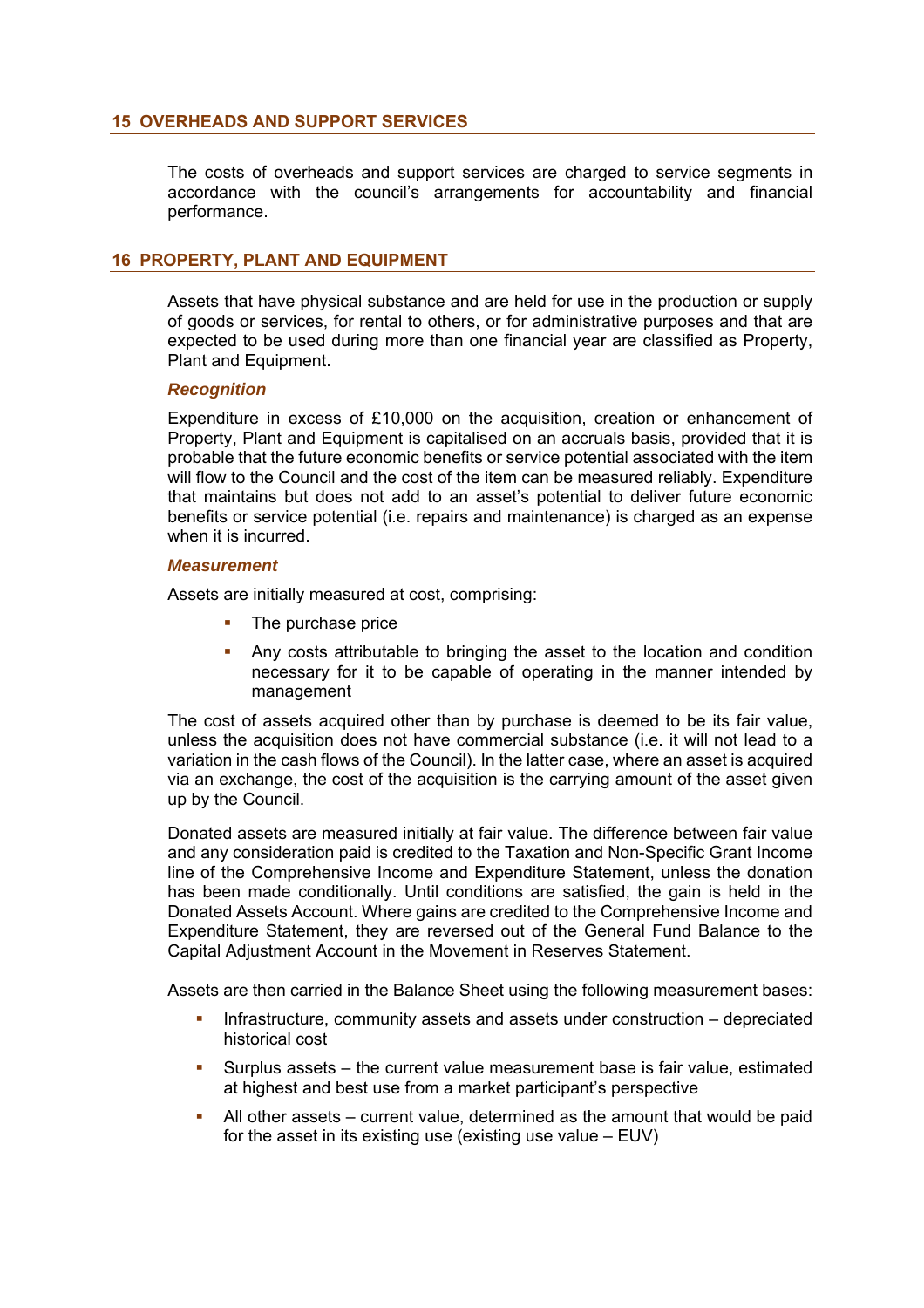Where there is no market-based evidence of current value because of the specialist nature of an asset, depreciated replacement cost (DRC) is used as an estimate of current value.

Where non-property assets have short useful lives or low values (or both), depreciated historical cost basis is used as a proxy for current value.

Assets included in the Balance Sheet at current value are revalued sufficiently regularly to ensure that their carrying amount is not materially different from their current value at the year-end, but as a minimum every five years. Increases in valuations are matched by credits to the Revaluation Reserve to recognise unrealised gains.

Where decreases in value are identified, they are accounted for by:

- Where there is a balance of revaluation gains for the asset in the Revaluation Reserve, the carrying amount of the asset is written down against that balance (up to the amount of the accumulated gains)
- Where there is no balance in the Revaluation Reserve or an insufficient balance, the carrying amount of the asset is written down against the relevant service line(s) in the Comprehensive Income and Expenditure Statement.

The Revaluation Reserve contains revaluation gains recognised since 1 April 2007 only, the date of its formal implementation. Gains arising before that date have been consolidated into the Capital Adjustment Account.

The carrying amount of assets that would be recognised in the Statement of Accounts under the cost model are summarised in the table below:

|                                                     | 31 March 2022                                                                                                 |  |
|-----------------------------------------------------|---------------------------------------------------------------------------------------------------------------|--|
| <b>Property, Plant and Equipment Classification</b> | Equivalent<br><b>Revalued Amount</b><br><b>Carrying Amount</b><br>in Balance Sheet<br><b>Under Cost Model</b> |  |
| <b>Other Land and Buildings</b>                     |                                                                                                               |  |
| Vehicles, Plant, Furniture and Equipment            |                                                                                                               |  |
| Infrastructure Assets                               |                                                                                                               |  |
| <b>Community Assets</b>                             |                                                                                                               |  |
| Surplus Assets (Not for Sale)                       |                                                                                                               |  |
| <b>Total</b>                                        |                                                                                                               |  |

#### *Impairments*

Assets are assessed at each year-end as to whether there is any indication that an asset may be impaired. Where indications exist and any possible differences are estimated to be material, the recoverable amount of the asset is estimated and, where this is less than the carrying amount of the asset, an impairment loss is recognised for the shortfall.

Where impairment losses are identified, they are accounted for by:

 Where there is a balance of revaluation gains for the asset in the Revaluation Reserve, the carrying amount of the asset is written down against that balance (up to the amount of the accumulated gains)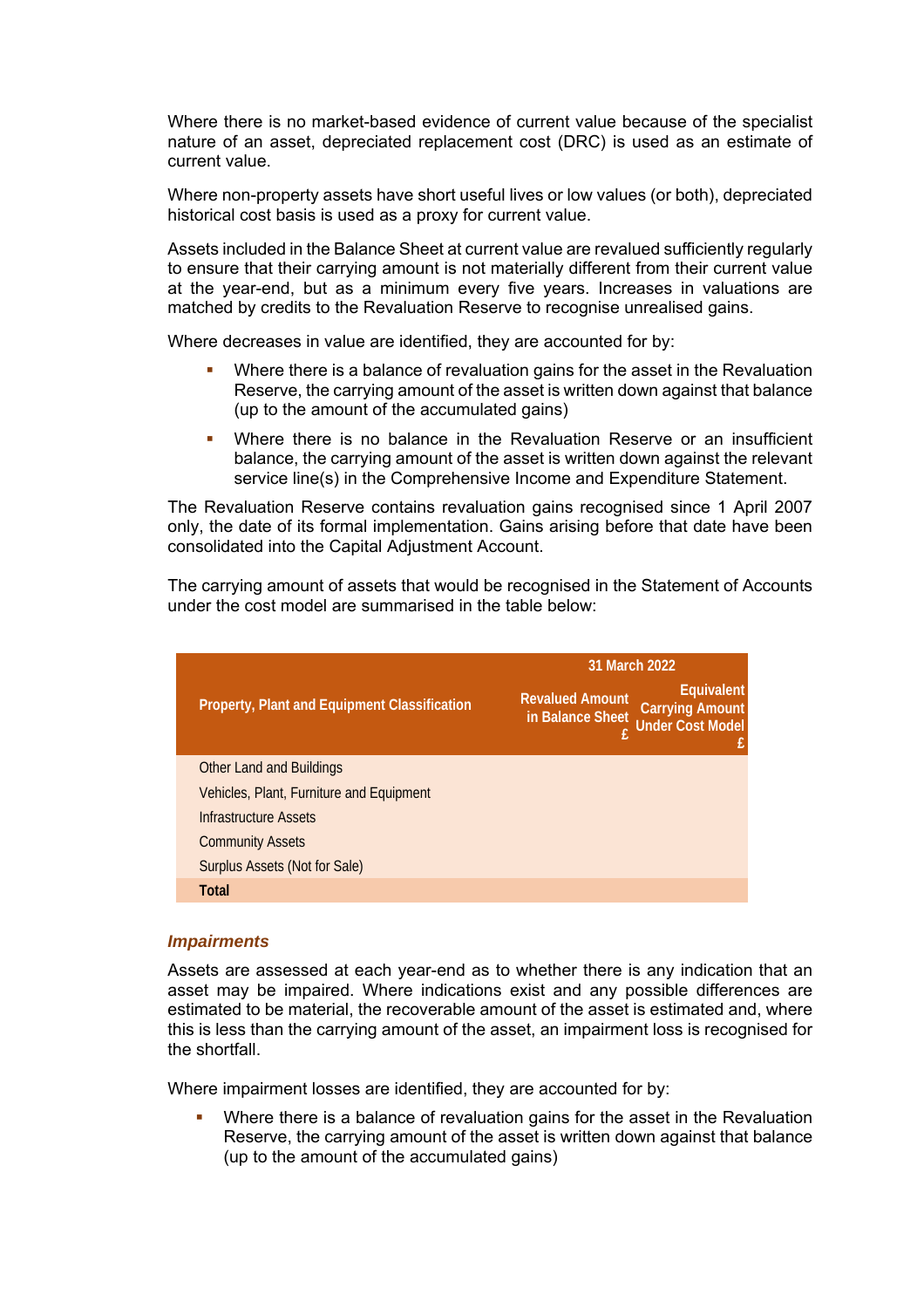Where there is no balance in the Revaluation Reserve or an insufficient balance, the carrying amount of the asset is written down against the relevant service line(s) in the Comprehensive Income and Expenditure Statement.

Where an impairment loss is reversed subsequently, the reversal is credited to the relevant service line(s) in the Comprehensive Income and Expenditure Statement, up to the amount of the original loss, adjusted for depreciation that would have been charged if the loss had not been recognised.

# *Depreciation*

Depreciation is provided for on all Property, Plant and Equipment assets by the systematic allocation of their depreciable amounts over their useful lives. An exception is made for assets without a determinable finite useful life (i.e. freehold land and certain Community Assets) and assets that are not yet available for use (i.e. assets under construction).

The Council operates a straight-line method for depreciation over the useful economic life of the asset, for most assets as follows:

|                              | Years |
|------------------------------|-------|
| <b>Buildings</b>             | 50    |
| Infrastructure               | 40    |
| Large Equipment              | 10    |
| Large Vehicles               | 8     |
| <b>Small Vehicles</b>        | 5     |
| <b>Small Plant/Equipment</b> | 3     |

The useful economic life used for an asset in the calculation of depreciation will only differ from the above table where an updated asset life is provided at the time of any revaluation of council assets. Such updated asset lives would be used for future depreciation calculations.

Revaluation gains are also depreciated, with an amount equal to the difference between current value depreciation charged on assets and the depreciation that would have been chargeable based on their historical cost being transferred each year from the Revaluation Reserve to the Capital Adjustment Account.

# *Disposals and Non-current Assets Held for Sale*

When it becomes probable that the carrying amount of an asset will be recovered principally through a sale transaction rather than through its continuing use, it is reclassified as an Asset Held for Sale. The asset is revalued immediately before reclassification and then carried at the lower of this amount and fair value less costs to sell. Where there is a subsequent decrease to fair value less costs to sell, the loss is posted to the Other Operating Expenditure line in the Comprehensive Income and Expenditure Statement. Gains in fair value are recognised only up to the amount of any previous losses recognised in the Surplus or Deficit on Provision of Services. Depreciation is not charged on Assets Held for Sale.

If assets no longer meet the criteria to be classified as Assets Held for Sale, they are reclassified back to non-current assets and valued at the lower of their carrying amount before they were classified as held for sale; adjusted for depreciation, amortisation or revaluations that would have been recognised had they not been classified as Held for Sale, and their recoverable amount at the date of the decision not to sell.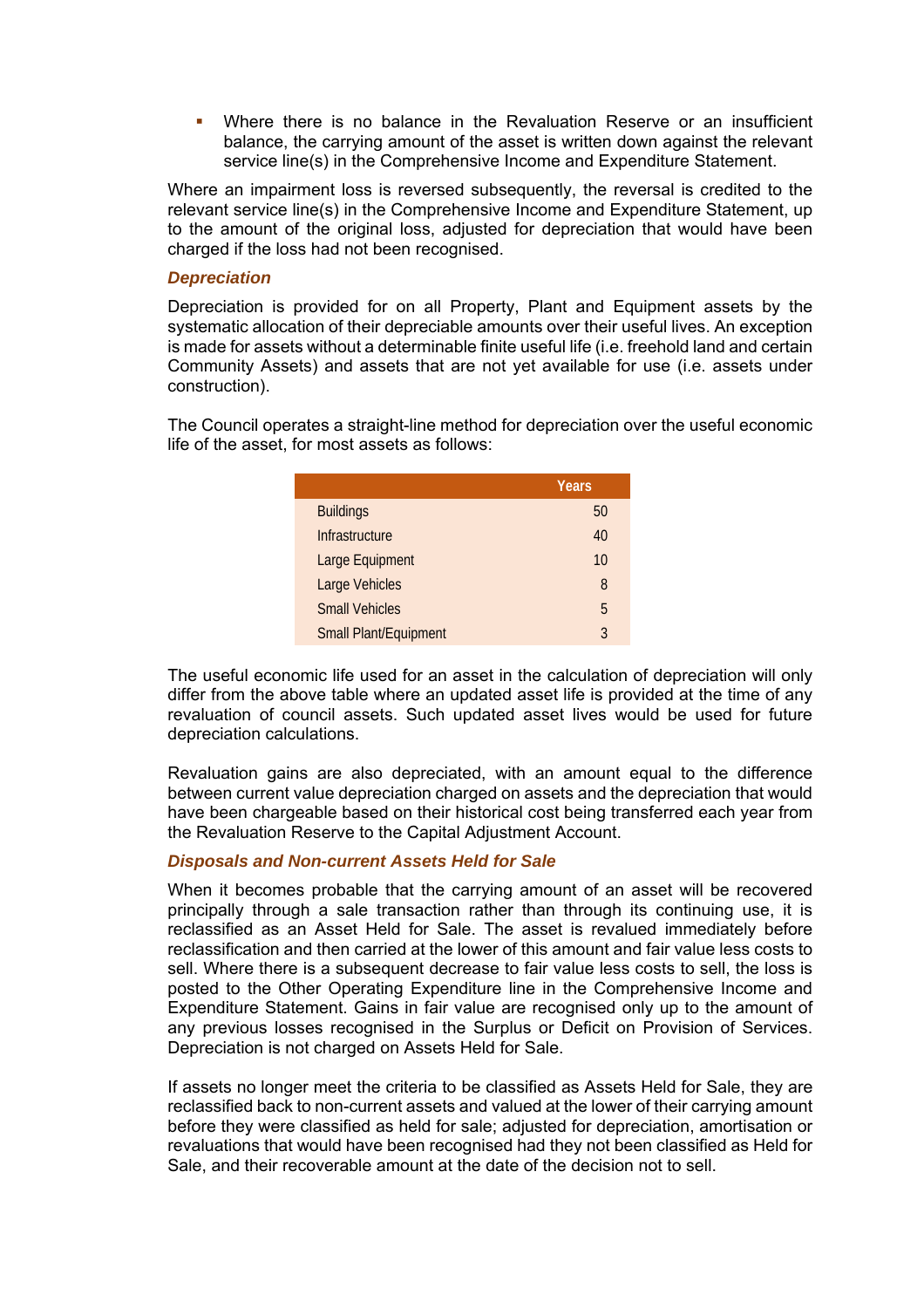Assets that are to be abandoned or scrapped are not reclassified as Assets Held for Sale.

When an asset is disposed of or decommissioned, the carrying amount of the asset in the Balance Sheet (whether Property, Plant and Equipment or Assets Held for Sale) is written off to the Other Operating Expenditure line in the Comprehensive Income and Expenditure Statement as part of the gain or loss on disposal.

Receipts from disposals (if any) are credited to the same line in the Comprehensive Income and Expenditure Statement also as part of the gain or loss on disposal (i.e. netted off against the carrying value of the asset at the time of disposal). Any revaluation gains accumulated for the asset in the Revaluation Reserve are transferred to the Capital Adjustment Account.

Amounts received for a disposal, generally in excess of £10,000, are categorised as capital receipts. The receipts are set aside in the Capital Receipts Reserve, and can then only be used for new capital investment or set aside to reduce the Council's underlying need to borrow (the capital financing requirement). Receipts are appropriated to the Reserve from the General Fund Balance in the Movement in Reserves Statement.

The written-off value of disposals is not a charge against council tax, as the cost of non-current assets is fully provided for under separate arrangements for capital financing. Amounts are appropriated to the Capital Adjustment Account from the General Fund Balance in the Movement in Reserves Statement.

#### *Componentisation*

Where the council holds an asset with a value of £500,000 or above, any significant element of that asset would be treated as a separate component for the purposes of asset recognition, measurement, impairment, depreciation or disposal. A 'significant element' is any element of an asset with a value of 10% or above of the overall asset value.

#### **17 PROVISIONS, CONTINGENT LIABILITIES AND CONTINGENT ASSETS**

#### *Provisions*

Provisions are made where an event has taken place that gives the Council a legal or constructive obligation that probably requires settlement by a transfer of economic benefits or service potential, and a reliable estimate can be made of the amount of the obligation. For instance, the Council may be involved in a court case that could eventually result in the making of a settlement or the payment of compensation.

Provisions are charged as an expense to the appropriate service line in the Comprehensive Income and Expenditure Statement when the Council has an obligation, and are measured at the best estimate at the balance sheet date of the expenditure required to settle the obligation, taking into account relevant risks and uncertainties.

When payments are eventually made, they are charged to the provision carried in the Balance Sheet. Estimated settlements are reviewed at the end of each financial year – where it becomes less than probable that a transfer of economic benefits will now be required (or a lower settlement than anticipated is made), the provision is reversed and credited back to the relevant service.

Where some or all of the payment required to settle a provision is expected to be recovered from another party (e.g. from an insurance claim), this is only recognised as income for the relevant service if it is virtually certain that reimbursement will be received if the authority settles the obligation.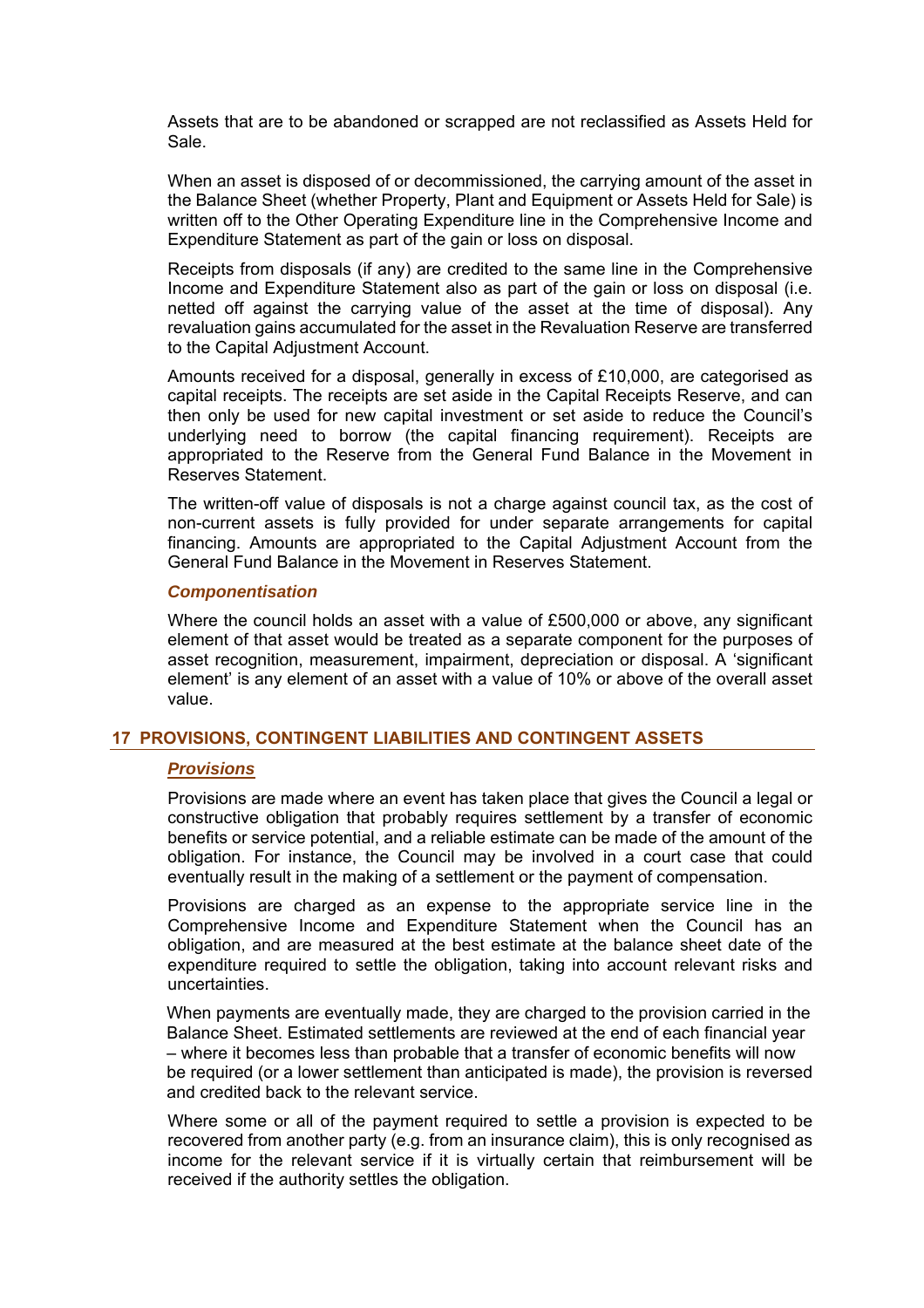# *Contingent Liabilities*

A contingent liability arises where an event has taken place that gives the Council a possible obligation whose existence will only be confirmed by the occurrence or otherwise of uncertain future events not wholly within the control of the Council. Contingent liabilities also arise in circumstances where a provision would otherwise be made but either it is not probable that an outflow of resources will be required or the amount of the obligation cannot be measured reliably.

Contingent liabilities are not recognised in the Balance Sheet but disclosed in a note to the accounts.

#### *Contingent Assets*

A contingent asset arises where an event has taken place that gives the Council a possible asset whose existence will only be confirmed by the occurrence or otherwise of uncertain future events not wholly within the control of the Council.

Contingent assets are not recognised in the Balance Sheet but disclosed in a note to the accounts where it is probable that there will be an inflow of economic benefits or service potential.

#### **18 RESERVES**

The Council sets aside specific amounts as reserves for future policy purposes or to cover contingencies. Reserves are created by transferring amounts out of the General Fund Balance. When expenditure to be financed from a reserve is incurred, it is charged to the appropriate service in that year to score against the Surplus or Deficit on the Provision of Services in the Comprehensive Income and Expenditure Statement. The reserve is then transferred back into the General Fund Balance so that there is no net charge against council tax for the expenditure.

Certain reserves are kept to manage the accounting processes for non-current assets, financial instruments, local taxation, retirement and employee benefits and do not represent usable resources for the Council - these reserves are explained in the relevant policies.

# **19 REVENUE EXPENDITURE FUNDED FROM CAPITAL UNDER STATUTE**

Expenditure incurred during the year that may be capitalised under statutory provisions but does not result in the creation of a non-current asset has been charged as expenditure to the relevant service in the Comprehensive Income and Expenditure Statement in the year. Where the Council has determined to meet the cost of this expenditure from existing capital resources or by borrowing, a transfer in the Movement in Reserves Statement from the General Fund Balance to the Capital Adjustment Account then reverses out the amounts charged so that there is no impact on the level of council tax.

#### **20 VAT**

VAT payable is included as an expense only to the extent that it is not recoverable from Her Majesty's Revenue and Customs. VAT receivable is excluded from income.